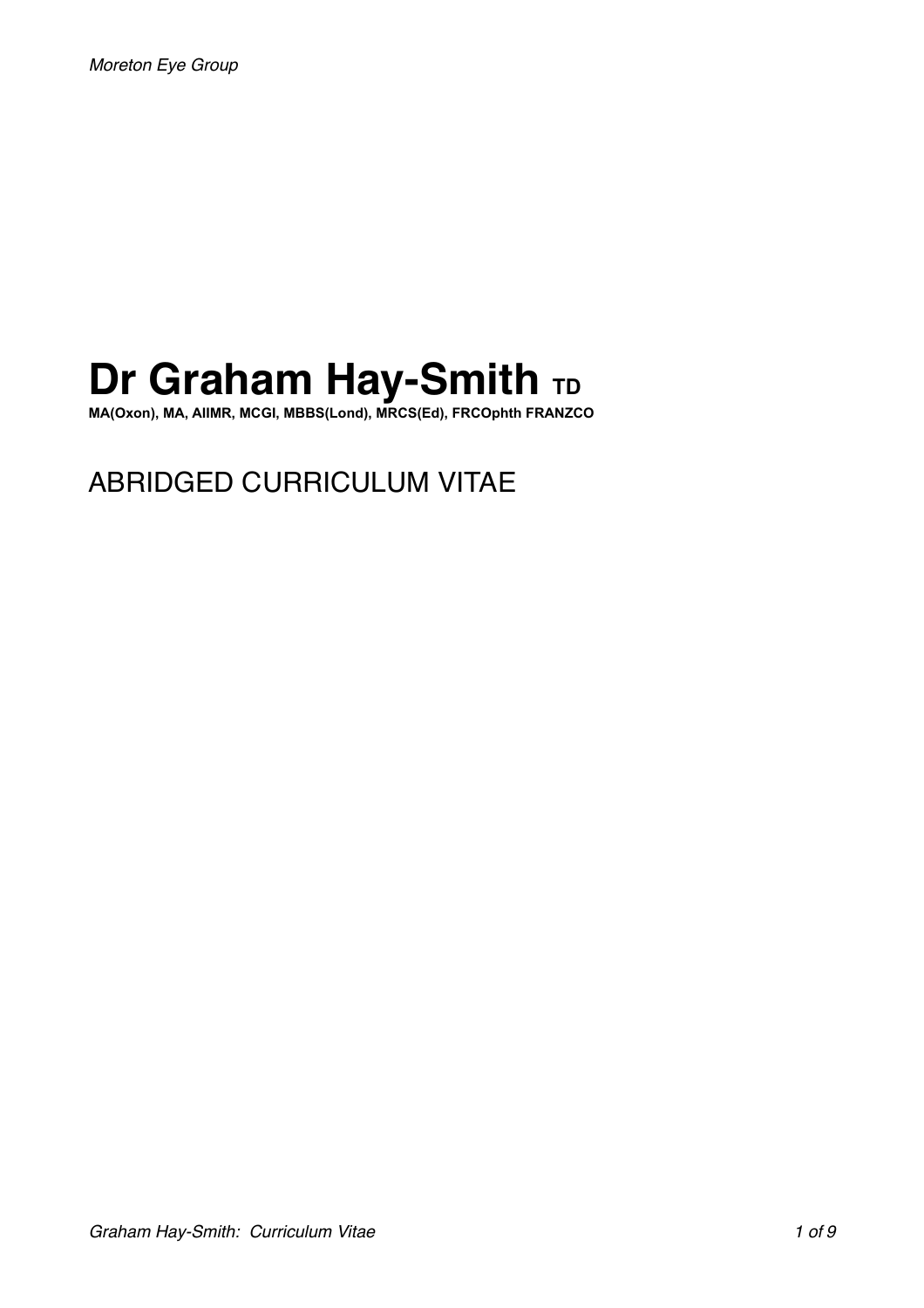*Moreton Eye Group*

### **SUMMARY:**

**Medical** 

### **Current**

**Specialist (Consultant) Ophthalmic Surgeon** 

**A high volume cataract and ophthalmic surgeon with special interests in Cataract Surgery, Medical Retina, Uveitis and Inflammatory Eye Disease, Glaucoma and minimally invasive Glaucoma Surgery.** 

**Chief Executive Officer and Principal Moreton Eye Group** 

**Chief Executive Officer Moreton Day Hospital** 

**VMO IDEAS van** (The Indigenous Diabetes Eyes Assessment Screening)

### **Previous**

### **Consultant Ophthalmic Surgeon Luton and Dunstable University Hospital NHS Foundation Trust Clinical lead for medical retina including intravitreal therapy and macular degeneration**

Provided medical retina and uveitis service to this busy University hospital in addition to general and acute ophthalmic care and cataract surgery.

### **Fellowship training**

Medical retina and uveitis (including HIV ophthalmology) Chelsea and Westminster Hospital (Mr Nigel Davies) and Western Eye Hospital (Professor Miles Stanford).

### **Registrar training**

North Thames Training Program (Moorfields Eye Hospital) Rotations through many major London Teaching Hospitals, including, St Bartholomew's, The Royal London, The National Hospital for Neurology and Neurosurgery, Great Ormond Street Hospital for Sick Children.

### **Managerial**

Medical: CEO, Morton Eye Group. CEO, Moreton Day Hospital

Finance: I worked for 5 years in international banking and remain qualified in finance (AIIMR (CFA)).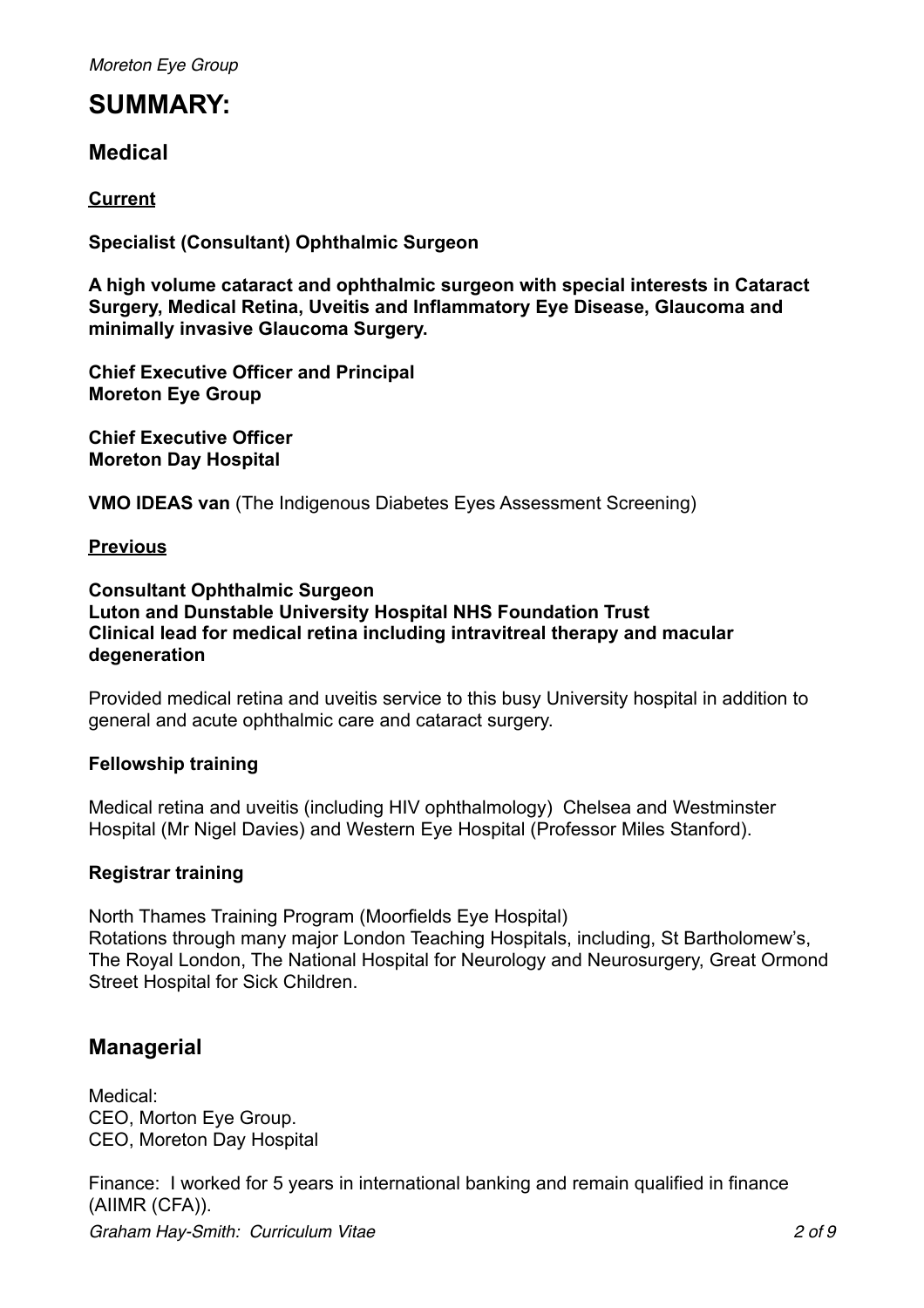Local Government: elected councillor for the London Borough of Islington and a politically-appointed school governor for a failing school. I have good experience of local government.

Military: I was a Lieutenant Colonel in the British Army Reserve and was mobilised for active service in the Persian Gulf during the invasion of Iraq.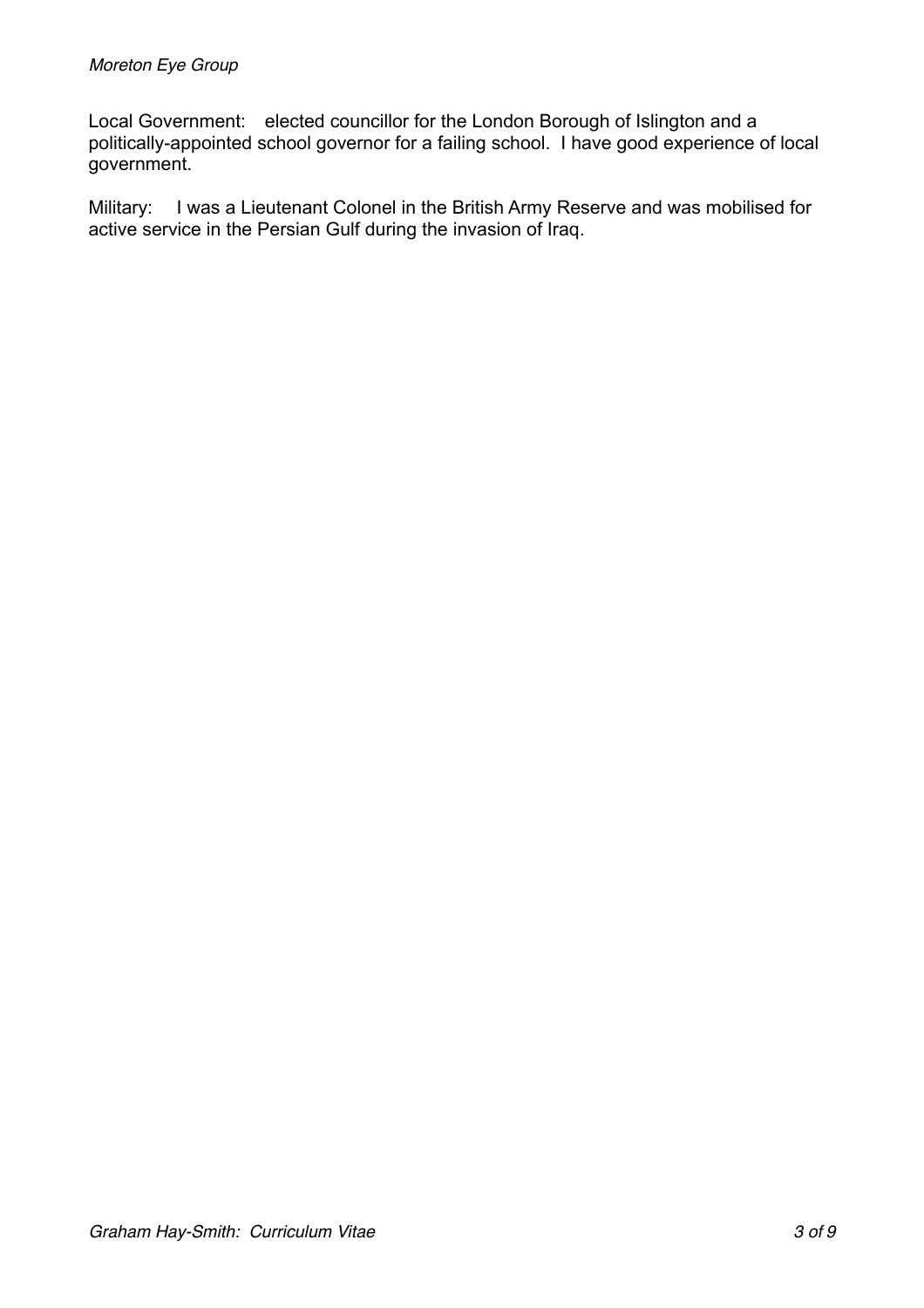# **Principal Qualifications**

### **Medical**

**FRANZCO** Fellow of the Royal College of Ophthalmologists of Australia and New Zealand. 2013

**FRCOphth** Fellow of the Royal College of Ophthalmologists. 2012.

**MRCS(Ed)** Member of the Royal College of Surgeons of Edinburgh. 2006.

**MB BS** St George's Hospital Medical School, **University Of London**. 2000.

Designated Aviation Ophthalmologist (DAO)

### **Other degrees and professional qualifications**

**MA (Oxon)** in Human Sciences. St Catherine's College**, UNIVERSITY OF OXFORD**. 1988-1991.

**MA** in International Relations. Institute for International Studies, **UNIVERSITY OF LEEDS.** 1992. Original research done in UK, and the Université de Liege, Belgium.

**AIIMR** Associate of the Society of Investment Management and Research (now the Society of Investment Professionals (ASIP), a member of the Institute of Chartered Financial Analysts (CFA) Institute (UK). A Master's degree level qualification in financial analysis, economics, statistics and financial law.

**MCGI:** Member City and Guilds Institute. A Masters level qualification in Management and Leadership.

### **Honours and Awards**

**TD:** Territorial Decoration

Society Memberships:

Australian and New Zealand Society of Retinal Specialists Australian Society of Cataract and Refractive Surgeons European Society of Retinal Specialists European Society of Cataract and Refractive Surgeons RANZCO Uveitis Special Interest Group Australasian Society of Aerospace Medicine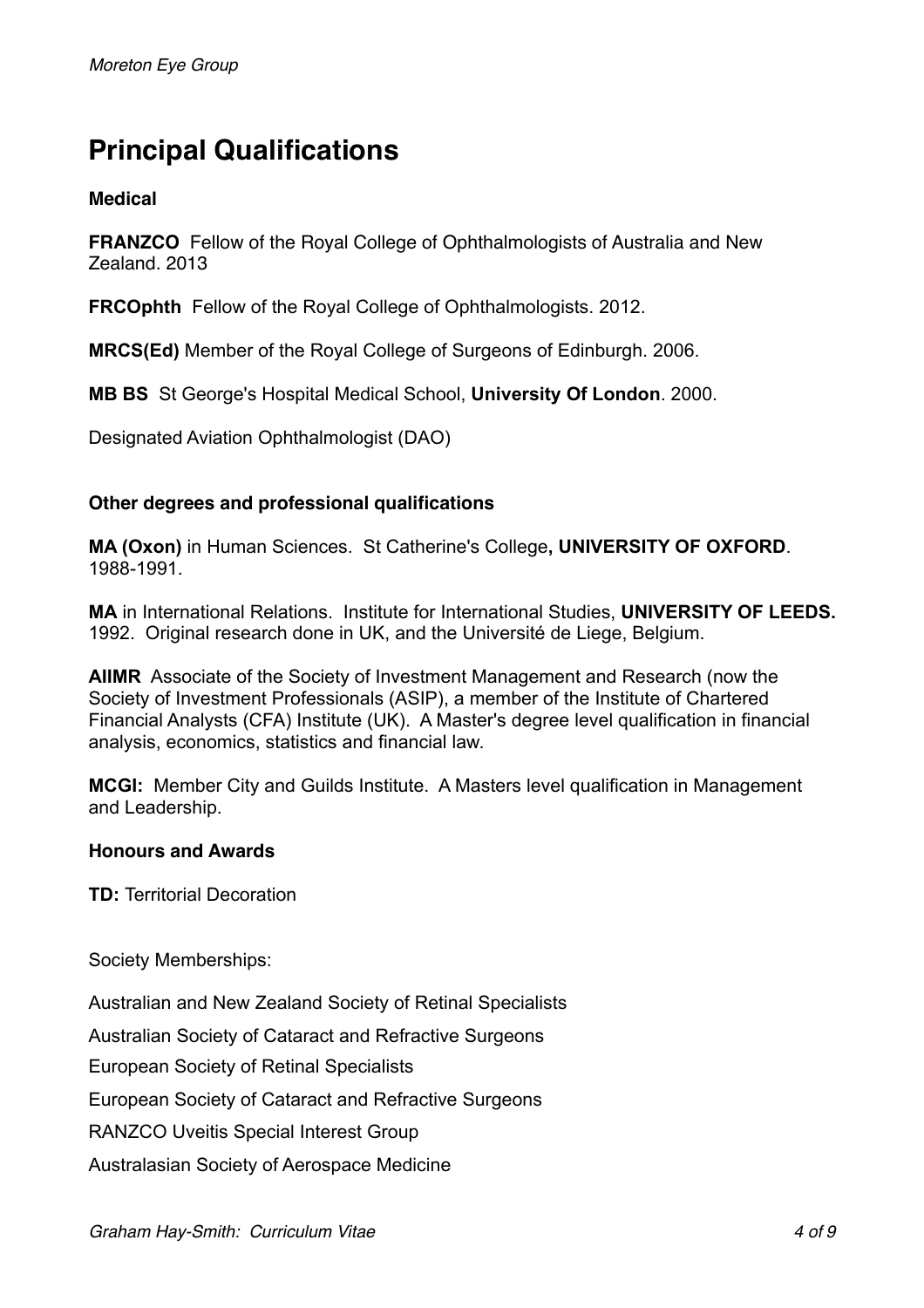*Moreton Eye Group* **Employment Current: Specialist Ophthalmic Surgeon, Nov 2013 to present Moreton Eye Group Previous employment Consultant Ophthalmic Surgeon**  August '12 - June '13 Specialist interest in Medical Retina and Uveitis Luton and Dunstable University Hospital NHS Foundation Trust Fellow (ASTO) Medical Retina **August '11 - August '12** Chelsea and Westminster Hospital *and*  Honorary Fellow, Medial Retina and Uveitis Western Eye Hospital Speciality Registrar in Ophthalmology **Containery** Oct 07 – August '11 North Thames Higher Surgical Training Rotation Moorfields Eye Hospital London ECIV 2PD Field Director (Clinical and Research) / Associate Specialist, Moorfields Eye Hospital, April '07 - October '07 Tema Eye Survey Tema Christian Eye Centre Comm 1 (Opposite Chopsticks Restaurant) TEMA, GHANA I ran a large census (5603 patients) to establish the prevalence of ophthalmic disease in this deep-water port town in Ghana, West Africa. Clinical Research Fellow September '06 - April '07 Department Of Epidemiology and International Eye Health Institute Of Ophthalmology, St Thomas' Hospital **August 1998** St Thomas' Hospital August '04 to August '06 Ophthalmic Basic Surgical Training Rotation SHO in Ophthalmology St Bartholomew's and The Royal London January '04 to August '04 SHO in Ophthalmology North Middlesex University Hospital NHS Trust August '02 to January '04<sup>1</sup> SHO in Ophthalmology

### <span id="page-4-1"></span>**Non-ophthalmic medical employment**

<span id="page-4-0"></span>[<sup>1</sup>](#page-4-1) Included mobilised service: British Army Jan 2003 - July 2003 *Graham Hay-Smith: Curriculum Vitae 5 of 9*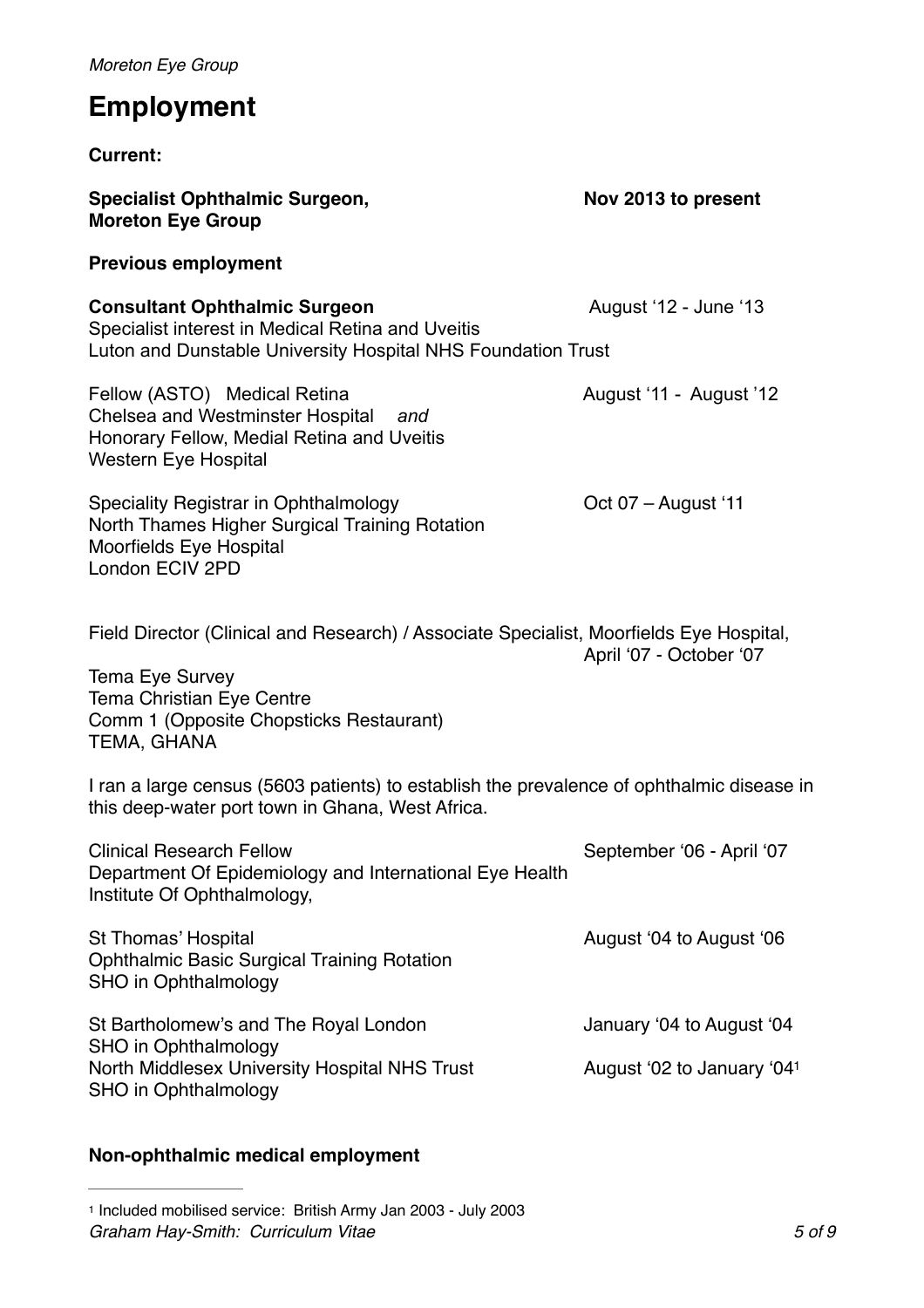North Middlesex University Hospital NHS Trust February '02 to August '02 Casualty Officer (Emergency Medicine)

### **Other employment**

**British Army,** January '03 to July '03 Major: SO2. Called up for full time service with the British Army to the Persian Gulf for war fighting period of OPERATION TELIC.

### **Schroder Investment Management Ltd** Sept 1992 to October 1995

33 Gutter Lane, LONDON, EC2V 8AS Executive. UK equity analyst.

### **Dufour Kavern et Cie.** Sept 1987 to February 1988

113 Rue Reaumur, PARIS 75002. French equities analyst in the International Department of French Stockbrokers.

### **Savory Milln Stockbrokers Sept 1986 to August 1987**

UK Equity broker and technical analyst.

### **Military Service**

UK Army Reserve from 1986 to 2013. Rtd as Lieutenant Colonel. Commanded units and sub-units. Active Service 2003 in the Persian Gulf

### **Political**

Liberal Democrat **Councillor,** London Borough of Islington. (2002 – 2006).

### **Hobbies, Sporting, and expeditions**

Now: Sailing on Moreton Bay

Then….

Deputy Leader and medic for the Oxford University Trans-Karakoram Expedition 1991. 4 months in the field and successfully mapped at 1:100,000 scale the previously unsurveyed and very remote Shakesgam and Shahim-i-Dur valleys, Additionally carried out a project on human blood grouping for Professor I M Khan at the University of Peshawar, Pakistan.

Project manager for Raleigh International, Belize. Led 18 – 26 year olds from varied backgrounds, including probation services, into the Mayan range to climb Belize's highest peak, deep in virgin jungle for over 3 months.

Captain of Rugby for St Catherine's College, Oxford.

PRHO **FRHO** Feb 01 to February '02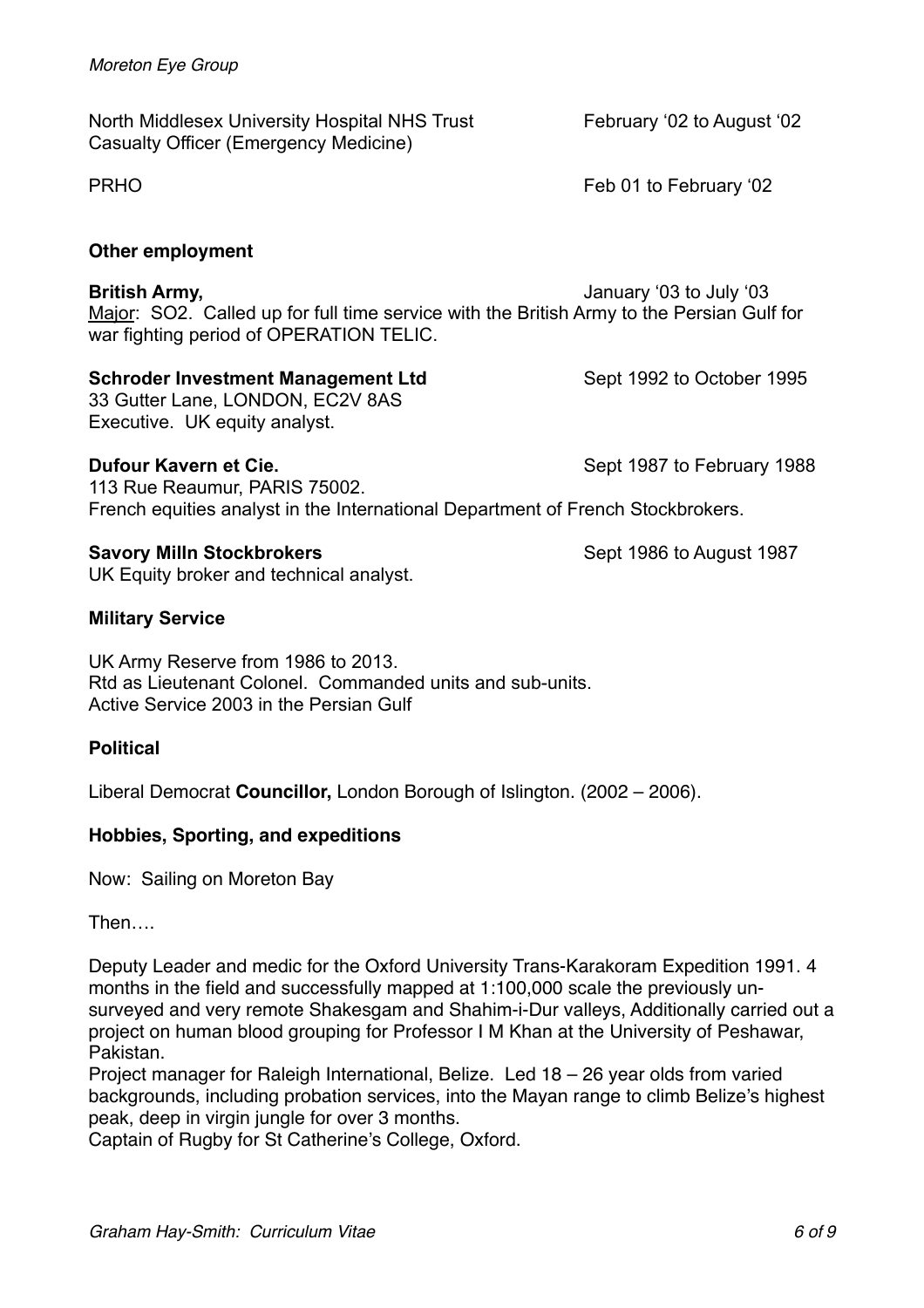## **Academic papers, presentations, and posters**

18 Peer reviewed papers and international presentations and posters.

### **Peer reviewed papers**

Jean-Claude Mwanza, Samantha Tulenko, Keith Barton, Leon Herndon, Elizabeth Mathenge, Alyson Hall, Hanna Kim, **Graham Hay-Smith**, Donald Budenz. Eight-Year Incidence of Open-Angle Glaucoma in the Tema Eye Survey Ophthalmology. Epub ahead of publication. Ref: OPHTHA\_2018\_1509\_R3

Mwanza JC, Grover DS, Budenz DL, Herndon LW, Nolan W, Whiteside-de Vos J, Hay-Smith G, Bandi JR, Bhansali KA, Forbes LA, Feuer WJ. Barton K. A comparison of cup-to-disc ratio estimates by fundus biomicroscopy and stereoscopic optic disc photography in the Tema Eye Survey. Eye advance online publication, 7 April 2017; doi:10.1038/eye.2017.50

Budenz DL, Barton K, MD, Whiteside-de Vos J, Schiffman J, Bandi J, Nolan W, Herndon L, MD, Kim H, Hay-Smith G, Tielsch J, for the Tema Eye Survey Study Group: Prevalence of Glaucoma in an Urban West African Population: The Tema Eye Survey. *JAMA Ophthalmol.*  2013;131(5):651-658. doi:10.1001/jamaophthalmol.2013.1686

**Hay-Smith G,** Rose G E. *Actinomyces* ductulitis of the lacrimal gland: an elusive cause of chronic conjunctivitis. Ophthalmology. 2012 Jan;119(1):193-6.

Budenz DL, Barton K, MD, Whiteside-de Vos J, Schiffman J, Bandi J, Nolan W, Herndon L, MD, Kim H, Hay-Smith G, Tielsch J, for the Tema Eye Survey Study Group: **Blindness and** Visual Impairment in an Urban West African Population. Ophthalmology 2012 Sep;119(9): 1744-53.

**Hay-Smith G**, Kirwan J, Usher C, Murdoch IE, Beta radiation: an effective and potentially cheap aid to preventing sight loss from Glaucoma IET: Alternative Health Technology for Developing Countries, May 2010.

Carbonaro F, **Hay-Smith G**. Voluntary work overseas for foundation doctors. British Journal of Hospital Medicine, [Vol. 69, Iss. 2](http://www.bjhm.co.uk/cgi-bin/go.pl/library/contents.html?uid=2041;journal_uid=8), pp M28 - M29, 13 Feb 2008.

Ezra DG, **Hay-Smith G**, Mearzah A, Falcon MG. Corneal wedge resection in the treatment of high astigmatism following penetrating keratoplasty Cornea. 26(7):819-825, August 2007.

**Hay-Smith G**, Sagoo M. Raina J. Fatal thrombotic thrombocytopenia purpura presenting with choroidal vasculopathy and serous retinal detachment. Eye **20**, 982 - 984, 01 Aug 2006.

Hettiaratchy et al. Glove usage and reporting of needle stick injuries by junior hospital medical staff*.* Ann R Coll Surg Engl 1998; 80: 439-441. Statistical adviser **Hay-Smith G** (acknowledged, not author).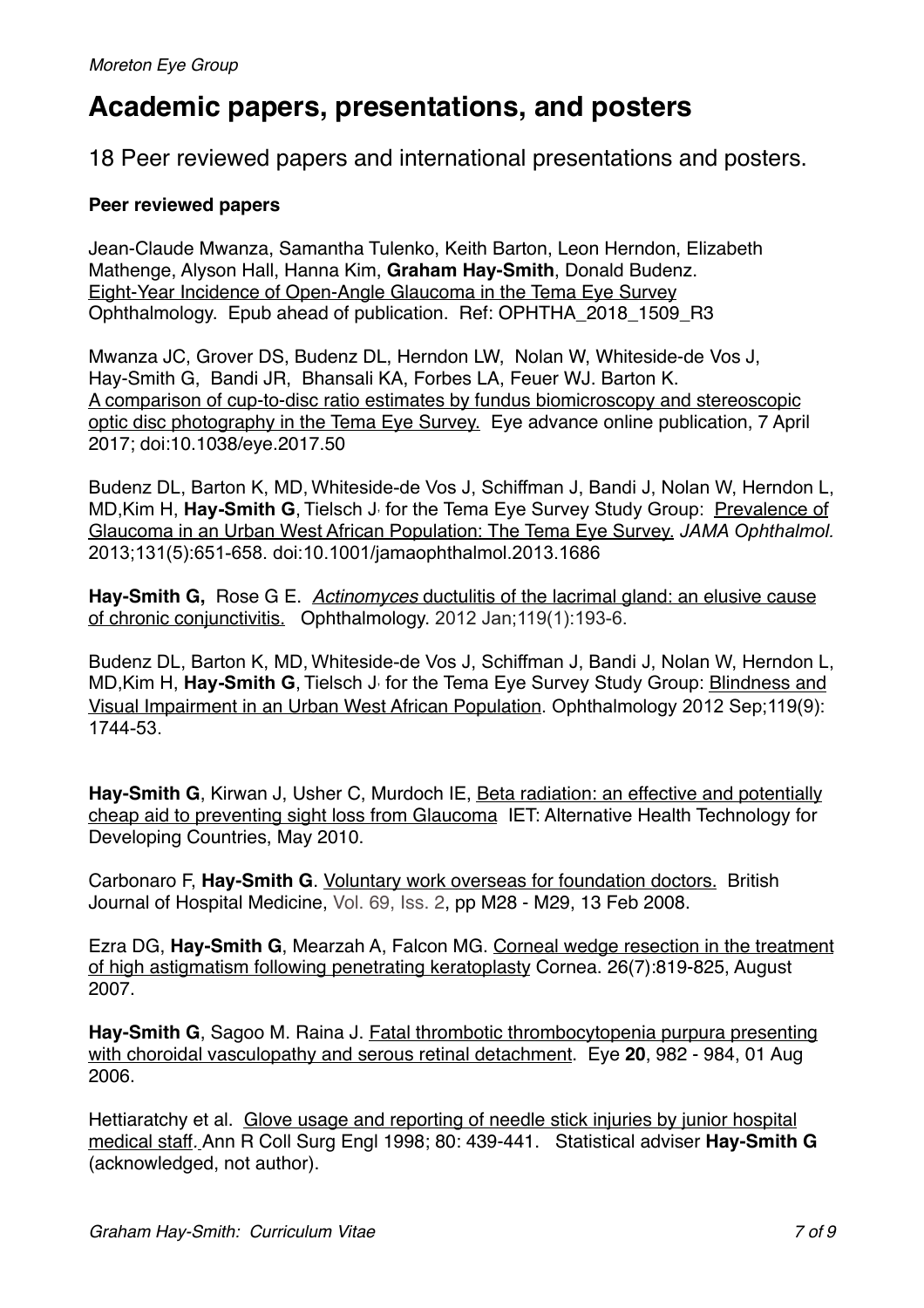### *Moreton Eye Group*

### **International presentations**

**Hay-Smith G,** Rose G, Luthert P. Actinomyces ductulitis, an overlooked cause of persitstantly sticky eye. ESOPRS, Marseilles, Sept 2009.

### **International posters:**

**G Hay-Smith**, Kirwan J, Usher C, Murdoch IE, Beta radiation: a cheap aid for preventing sight loss from Glaucoma The Institution of Engineering and Technology Appropriate Healthcare Technologies for Developing Countries Congress (AHT 2010) London May 2010.

Bandi J, Budenz D, Barton K, Feuer W, Nolan W, Herndon L, Whiteside-de vos J, Egbert P, Hay-smith G. Prevalence Of Blindness And Visual Impairment In An Urban West [African Population: Tema Eye Survey. GHIC 2012 Global Health & Innovation](http://www.uniteforsight.org/conference/)  [Conference April 21 22, 2012 Yale University, New Haven,](http://www.uniteforsight.org/conference/) USA.

J. Bandi, D.L. Budenz, K. Barton, W.J. Feuer, W. Nolan, L. Herndon, J. Whiteside-de Vos, P. Egbert, **G. Hay-Smith**, Tema Eye Study Group. Prevalence Of Blindness And Visual Impairment In An Urban West African Population: Tema Eye Survey ARVO May 2010.

Krakauer M, Pendurthi B, **Hay-Smith G**, Barton K, Budenz D L, Barriers to the uptake of cataract surgery in an urban West African community. ARVO May 2008.

Carbonaro F, **Hay-Smith G**. Audit on a cataract service in a Ghanaian charity eye clinic. 12th ESCRS Winter Refractive Surgery Meeting and Cornea Day, Barcelona, Spain, Feb 2008.

**Hay-Smith G,** Rajesh K, Murdoch I., Presentation patterns of Glaucoma in Malaysia. Poster. International Glaucoma Congress. Vienna, Austria, May 2005.

Rajesh K, **Hay-Smith G,** Murdoch I. Glaucoma presentation in Rural SE Asia. Poster. Eye Advance conference. Mumbai, India, Oct 2006.

Wagh V, Spratt A, **Hay-Smith G.** Junior ophthalmic trainees in the United Kingdom: current standards and Opportunities. Joint Congress of SOE/AAO 2007, June 9 - 12 2007, Vienna, Austria.

### **National posters**

**Hay-Smith G**. Changes in care pathways for emergency patients at a DGH. Royal College of Ophthalmologists, Liverpool, May 2010.

Wagh V, Spratt A, **Hay-Smith G,** Waldock A. Modernising medical careers (MMC): the lost experience quantified. The Royal College of Ophthalmologists Annual Congress 22-24 May 2007

### **National presentations**

TRENDS meeting. "My optician has seen something, is it serious?" (Psuedoxanthoma elasticum). March 05. **Prize** for best presentation. *Graham Hay-Smith: Curriculum Vitae 8 of 9*